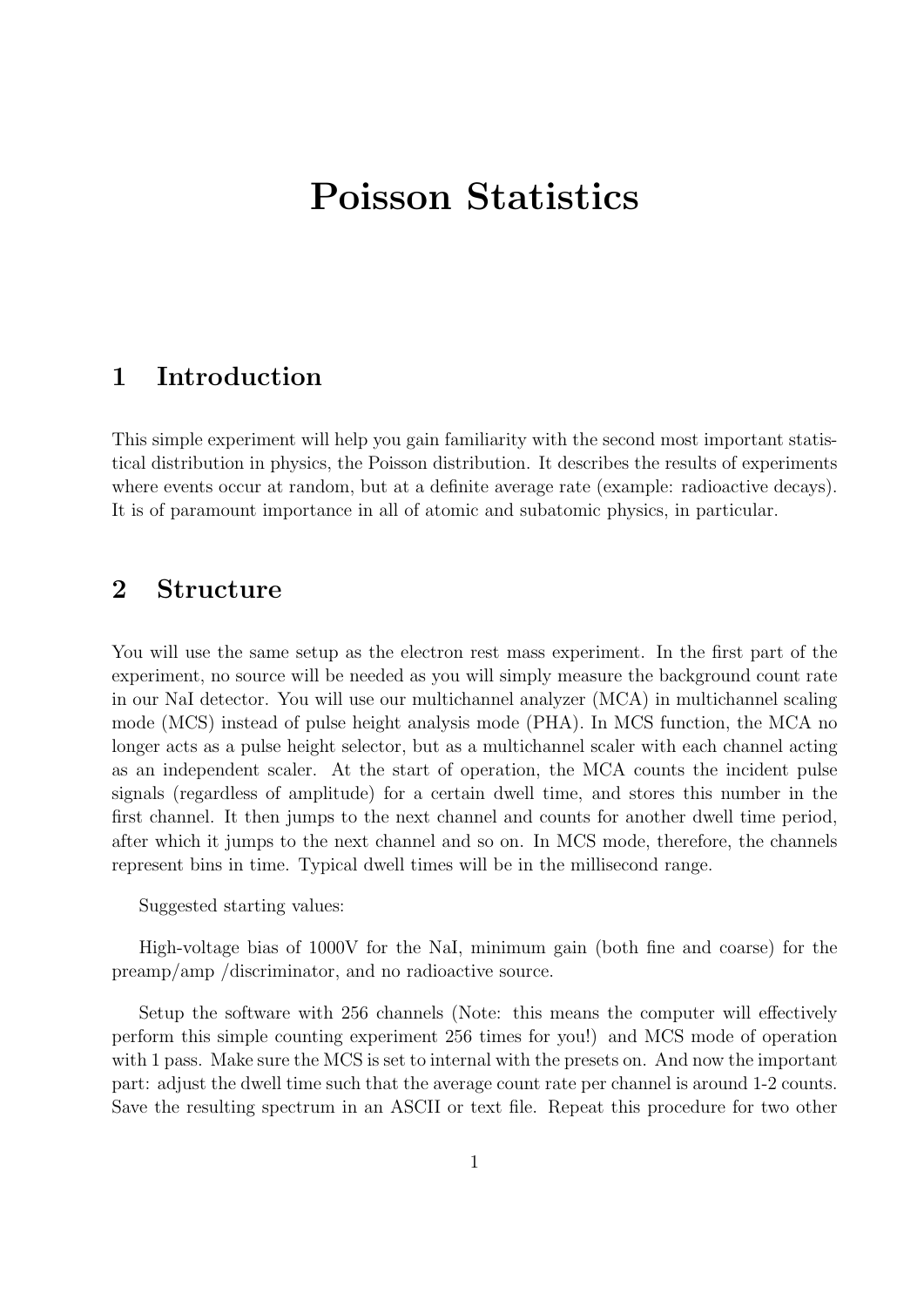dwell times such that the average count rate per channel is around 5 counts and around 10 counts, respectively.

• Discuss the source of these background counts (where does this background come from?)

Repeat the experiment for a radioactive source, for example Cs137 adjusting the dwell time to obtain the same average count rates of around 1-2, 5 and 10 counts respectively.

#### **3 Analysis**

Plot your three resulting distributions with statistical error bars  $<sup>1</sup>$  for the two cases, (a)</sup> background counts in the detector and (b) when using a radioactive source. Use MATLAB. Notice the significant asymmetry of the distribution for the lowest average count rate (Poisson at work!). Calculate and standard deviation of the distribution in each case. How closely do your results follow the expected Poisson distribution, i.e. that the standard deviation is equal to the square the mean? Also notice how your highest average count rate case is rather symmetric, i.e. already for an average count rate of around 10 the Poisson distribution is practically indistinguishable from a Gaussian.

Compare your three count rate distributions with the expected Poisson distributions graphically with statistical error bars, and calculate the chi square  $(\chi^2)$  per degree of freedom (Section 4.4 in [3])(*discuss the goodness of the assumption*; how well does the experiment approach the theory?). For the highest average count rate case, repeat with a Gaussian distribution. Provide an explanation for this.

In general, Poisson  $(P)$  and Gaussian  $(G)$  distributions are not the same. Evaluate the Gaussian distribution at the same discrete x-values as the ones defined for your Poisson distribution. Next, normalize both distributions and plot the relative difference of the Poisson distribution from your data and the Gaussian distribution, i.e. (Poisson-Gaussian)/Poisson, for the case without a source, only with background counts for the three investigated average count rate per channel. This quantity is a measure of the asymmetry of the Poisson distribution around the mean. Compare this difference using your results with the theoretical prediction for these difference from Ref. [4].

<sup>&</sup>lt;sup>1</sup> "The Poisson distribution and statistical uncertainties do not apply solely to experiment where counts are recorded in unit time intervals. In any experiment in which data are grouped in bins according to some criterion to form a histogram or frequency plot, the number of events  $n_i$  in each individual bin will obey Poisson statistics with a certain  $\mu_i = n_i$  and fluctuate with statistical uncertainties"  $\sigma_{Poisson}^i$  (see Chapter 3 [3]).